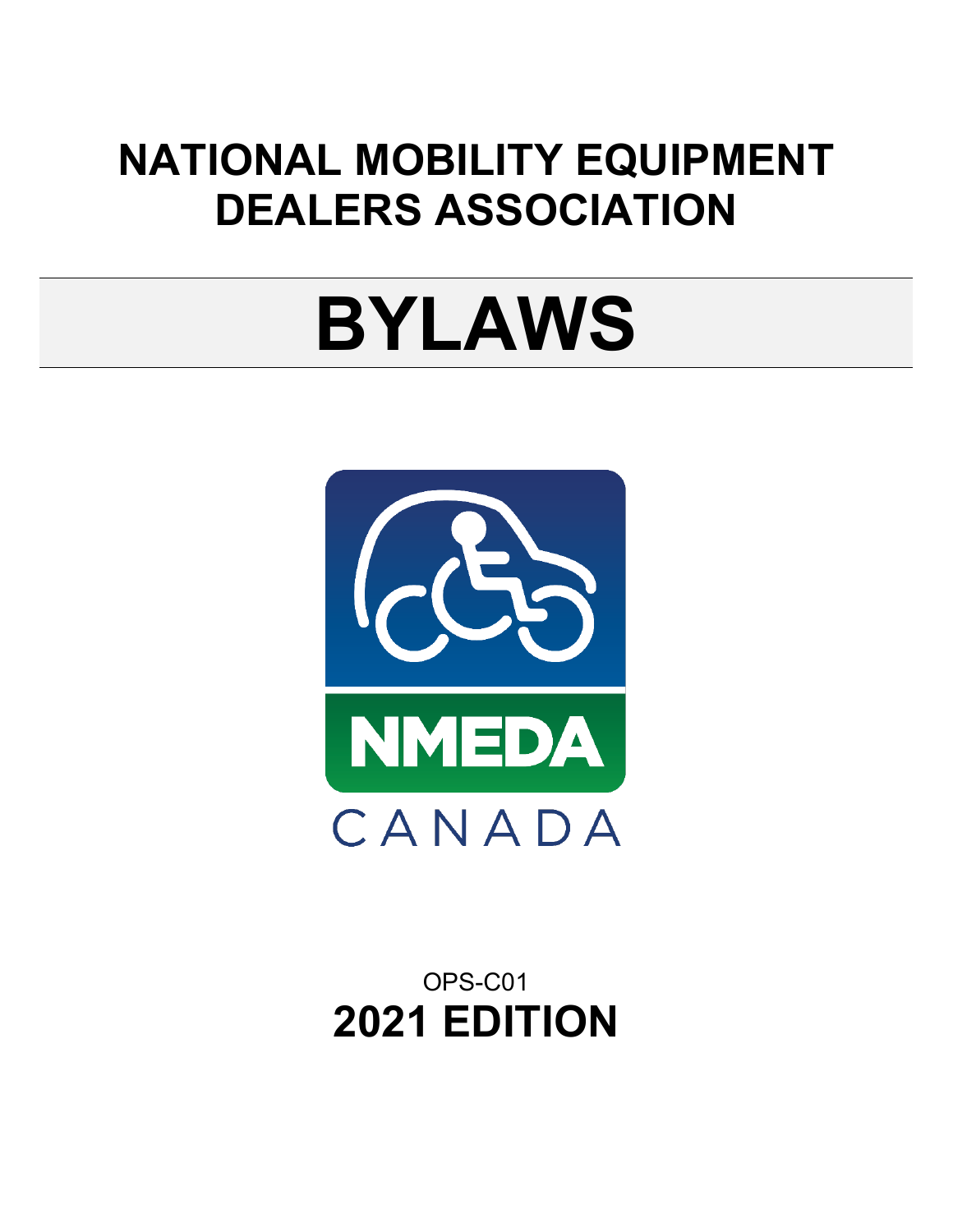### **Table of Contents**

<span id="page-1-0"></span>

| <b>ARTICLE I</b><br><b>ARTICLE II</b> | Dealer Member<br>Associate Member<br>Manufacturer Member                                     |  |
|---------------------------------------|----------------------------------------------------------------------------------------------|--|
| <b>ARTICLE III</b>                    |                                                                                              |  |
|                                       | Voting<br>Member in Good Standing<br><b>Membership Termination</b><br>Membership Resignation |  |
| <b>ARTICLE IV</b>                     |                                                                                              |  |
| <b>ARTICLE V</b>                      |                                                                                              |  |
|                                       | <b>Board Role and Size</b>                                                                   |  |
|                                       | Attendance                                                                                   |  |
|                                       | Quorum                                                                                       |  |
|                                       | Compensation                                                                                 |  |
|                                       | Election<br>Term                                                                             |  |
| <b>ARTICLE VI</b>                     |                                                                                              |  |
|                                       | President                                                                                    |  |
|                                       | <b>Vice President</b>                                                                        |  |
|                                       | Secretary                                                                                    |  |
|                                       | Treasurer                                                                                    |  |
|                                       | At-Large Directors                                                                           |  |
|                                       | Professional/Associate Director                                                              |  |
| <b>ARTICLE VII</b>                    |                                                                                              |  |
|                                       | AD HOC COMMITTEES                                                                            |  |
| <b>ARTICLE VIII</b>                   |                                                                                              |  |
|                                       | <b>Annual Conference</b>                                                                     |  |
|                                       | <b>Special Meetings</b>                                                                      |  |
| <b>ARTICLE IX</b>                     |                                                                                              |  |
| <b>ARTICLE X</b>                      |                                                                                              |  |
| <b>ARTICLE XI</b>                     |                                                                                              |  |
| <b>ARTICLE XII</b>                    |                                                                                              |  |
| <b>ARTICLE XIII</b>                   |                                                                                              |  |
| <b>ARTICLE XIV</b>                    |                                                                                              |  |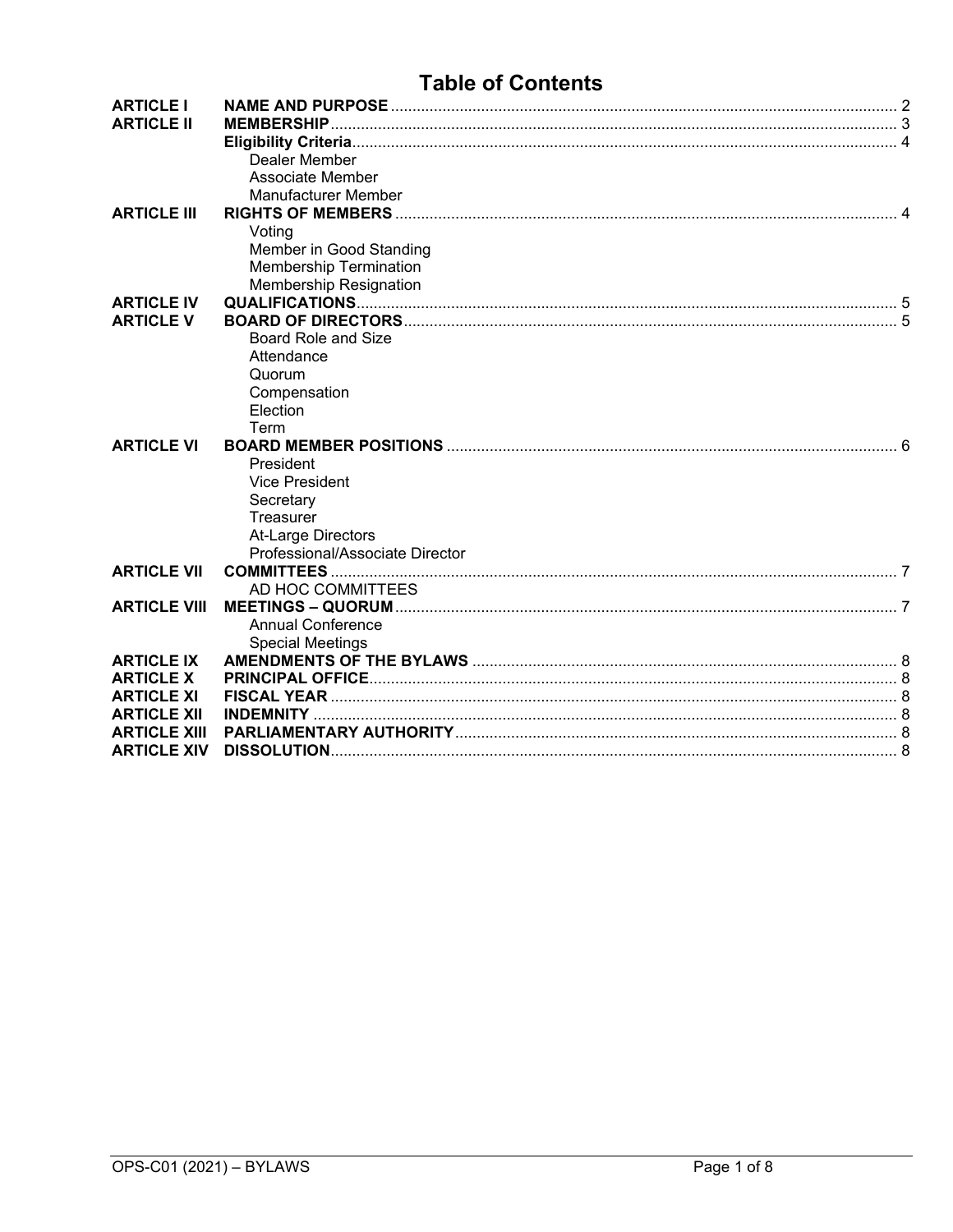#### **ARTICLE I – NAME, PURPOSE AND DEFINITIONS**

- Section 1 **Name:** The name of the Association is the National Mobility Equipment Dealers Association of Canada, Inc. (Hereinafter called NMEDA Canada or the Association or the Corporation).
- Section 2 **Purpose:** The National Mobility Equipment Dealers Association of Canada is formed to promote, and support members engaged in the modification of quality transportation for individuals with disabilities and special needs. Dealers engaged in such activities are recognized as professionals who provide products contributing to the rehabilitation of individuals. NMEDA Canada will establish and maintain guidelines to ensure that the products are installed properly.

This not for profit corporation is organized in order to engage in any lawful purpose or purposes not for profit; more specifically, to serve as a general business league for mobility and modified equipment dealers and for the purpose of promoting the advancement of the business entities within our industry. The term "mobility equipment industry" includes professionals who supply, install and manufacture mobility products, and professionals, who evaluate, rehabilitate, instruct and train individuals with disabilities.

Notwithstanding any of the foregoing statements of purposes and powers, this corporation shall not, except to an insubstantial degree, engage in any activities or exercise any powers that are not in furtherance of the primary purpose of this corporation as set forth above. Nothing contained in the forgoing statement of purposes shall be construed to authorize this corporation to carry on any activity for the profit of its members, or to distribute any gains, profits or dividends to members as such, except for distribution of assets upon dissolution.

Section 3 Definitions: As used herein, the following terms shall have the following meanings:

Private use – intended for use by an individual or individuals for personal, non-commercial transportation purposes only. "Personal use" has the same meaning.

Auto mobility adaptive equipment – any part, component or feature that may be installed in or attached to a vehicle for the purpose of assisting a person with disabilities with driving, being transported, entering or exiting a vehicle, or transporting a personal mobility device.

Retail location – a physical location where products and/or services are sold to the public.

Structural modification – alterations to a vehicle body or frame for the purpose of making it wheelchair-accessible.

Non-structural modification – adaptations to a vehicle that do not alter the vehicle body or frame; typically, by adding accessible equipment or components.

Auto mobility-related activity – any activity addressed in the NMEDA Guidelines pertaining to the sale, modification, service or repair of a vehicle, or the manufacturing, sale, service, repair or installation of auto mobility adaptive equipment. This term does not include the administrative activities of a Dealer member's corporate headquarters, or the activity of lead generation from any location.

Manufacturer – an entity that manufactures a vehicle conversion or auto mobility adaptive equipment. This term does not include an original equipment manufacturer of vehicle chassis.

Non-Manufacturer – an entity, other than a manufacturer as defined herein, that provides or may provide a product or service to the auto mobility industry.

Structural manufacturer – a manufacturer, as defined herein, that structurally modifies a vehicle for the purpose of making it wheelchair-accessible.

Non-structural equipment manufacturer – a manufacturer, other than a structural manufacturer, that manufactures auto mobility adaptive equipment.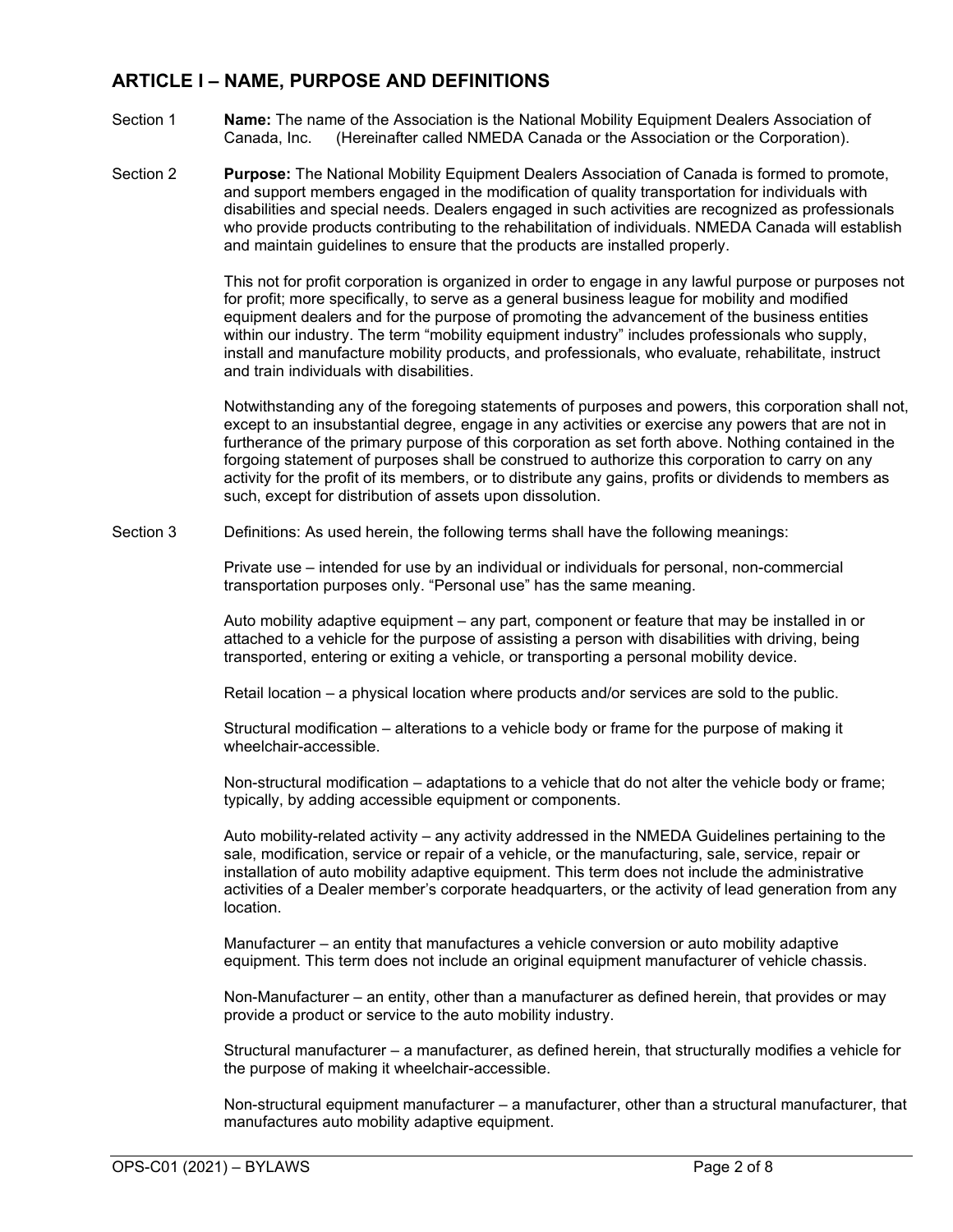QAP/MQAP rules – the Quality Assurance Program and Manufacturers Quality Assurance Program rules promulgated by NMEDA.

Guidelines – the Guidelines document promulgated by NMEDA.

Corporate Family – A group of businesses (e.g., corporations, sole proprietorships, partnerships) consisting of a parent corporation and/or related entities where there exists any ownership interest or voting control in which one entity owns/possesses directly or indirectly a minimum of 50.1 percent interest (financial or control) of any other entity.

#### <span id="page-3-0"></span>**ARTICLE II – MEMBERSHIP**

#### Section 1

- 1. Membership in NMEDA Canada is dependent on maintaining membership in NMEDA and is automatically conferred to any NMEDA member living within the boundaries of Canada.
- 2. NMEDA membership is assigned to one, specific legal entity.
- 3. NMEDA members are granted a non-exclusive, royalty-free, license to use appropriate NMEDA intellectual property (e.g., trade/service marks including those associated with the "QAP" program). The foregoing license is dependent upon the member being in good standing. Any violation of these Bylaws, or other NMEDA policies or member obligations may result in the revocation of the license at NMEDA's sole discretion.
- 4. A legal entity may hold only one membership with NMEDA.
	- a. The entity's primary business or auto mobility activity shall determine the entity's member type.
- 5. NMEDA membership is unique and can be applied for selectively or universally by the entities within a Corporate Family. Specifically, it is not required that every entity within a Corporate Family be a NMEDA member .
	- a. Notwithstanding the foregoing, If a Corporate Family makes the business decision for one entity, e.g., "X", to be a member and for another entity, e.g., "Y", NOT to be so, the benefits of NMEDA membership runs uniquely, solely, and exclusively to the member entity (in this case "X"). The Corporate Family has a strict, absolute, affirmative obligation NOT to blur lines and create any implication that Y is a member or attribute any of the NMEDA member benefits to the non-member entity (in this case "Y"). .
- 6. Membership dues are required for each physical location of a dealer member entity at which any type of auto mobility-related activity occurs.
- 7. Dues for all member types shall be established by the Board of Directors.
- 8. There shall be four categories of membership in NMEDA Canada:
	- a. Dealer an entity holding an auto dealer license, primarily engaged in the retail sale or non-structural modification of wheelchair accessible vehicles for private use.
	- b. Industry an entity, other than a dealer, engaged in any for-profit activity applicable to the auto mobility industry.
		- a. Each Industry member shall identify as a Manufacturer or Non-Manufacturer, as defined herein.
	- c. **Professional/Associate Director**  an individual employed in any of the following occupations:
		- a. Driver rehabilitation
		- b. Assistive technology
		- c. Occupational therapy
		- d. Physical therapy
		- e. Case management
		- f. Rehabilitation engineering
		- g. Nursing
		- h. Third Party Payer Organizations
		- i. Other health professional
	- d. Government/Education/Non-Profit an individual not eligible for Allied Health Professional membership who is employed in the government, education or non-profit sector.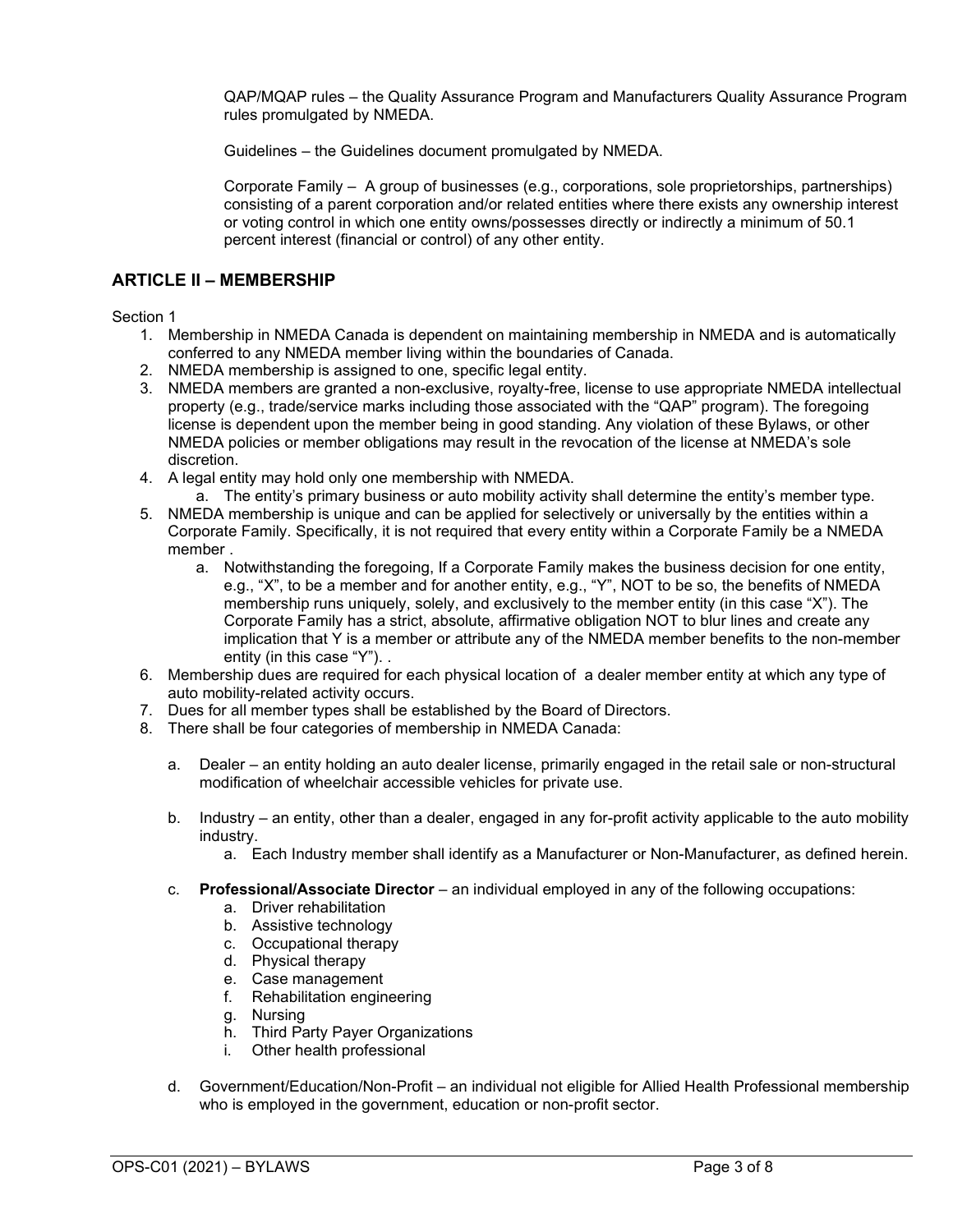e. An entity or individual who does not qualify for any of the member types listed above is not eligible for NMEDA membership.

#### <span id="page-4-0"></span>Section 2 **Membership Requirements**

- i. All NMEDA Canada member entities and individuals, regardless of member type, are required to abide by all QAP/MQAP Rules and Guidelines for any relevant activity in which the member engages.
	- 1. The opportunity for QAP/MQAP accreditation shall be available to members and non-members alike.
	- 2. All Dealer member locations shall be QAP accredited.
	- 3. All Industry members identifying as a Manufacturer shall be MQAP accredited.
- ii. All NMEDA Canada Dealer and Industry member locations are subject to:
	- 1. The applicable audit requirements of the QAP/MQAP Rules. The cost of the audit is in addition to the member's dues.
- iii. All NMEDA Canada member entities and individuals, regardless of member type, are subject to the provisions of the NMEDA mediation process and shall abide by the decisions thereof.

f.

- iv. Non-auto mobility retail locations
	- 1. Any Dealer member with one or more retail locations that do not engage in any type of auto mobility-related activity is subject to the following:
		- a. Each such location must be registered with the association
		- b. Each such location is subject to the applicable audit requirements of QAP/MQAP
		- c. Each such location shall not be considered a member location
		- d. The member's auto mobility operations must:
			- i. Operate under a separate dba dedicated exclusively to auto mobility;
			- ii. Maintain a separate website dedicated exclusively to auto mobility; and
			- iii. Ensure all web presences, advertising, marketing, signage and communications maintain strict separation from non-auto mobility operations.

#### <span id="page-4-1"></span>**ARTICLE III – RIGHTS OF MEMBERS**

<span id="page-4-2"></span>Section 1 Voting: Each Dealer member location shall be eligible to cast one vote in the Association's business. No other member type shall have a vote in Association business with the following exception: Allied Health Professional members are eligible to vote for their Board representative. Unless specifically designated herein, voting may be conducted in person, by mail, or by means of verifiable remote communication (including online voting).

> A majority vote in the affirmative is required at all meetings for approval of an action except as provided for in Article X – Amendments of the Bylaws.

Proxy ballots are not permissible at any meeting of the Association or Board of Directors.

<span id="page-4-3"></span>Section 2 **Member in Good Standing** is defined as any member who meets the qualifications for membership and is current in membership dues. Members in good standing who have met all the membership requirements are allowed to use the NMEDA and/or QAP logo.

> Dues as determined by the NMEDA Board of Directors will be payable on or before the  $15<sup>th</sup>$  of the month in which membership was activated. Dues will be delinquent sixty days thereafter.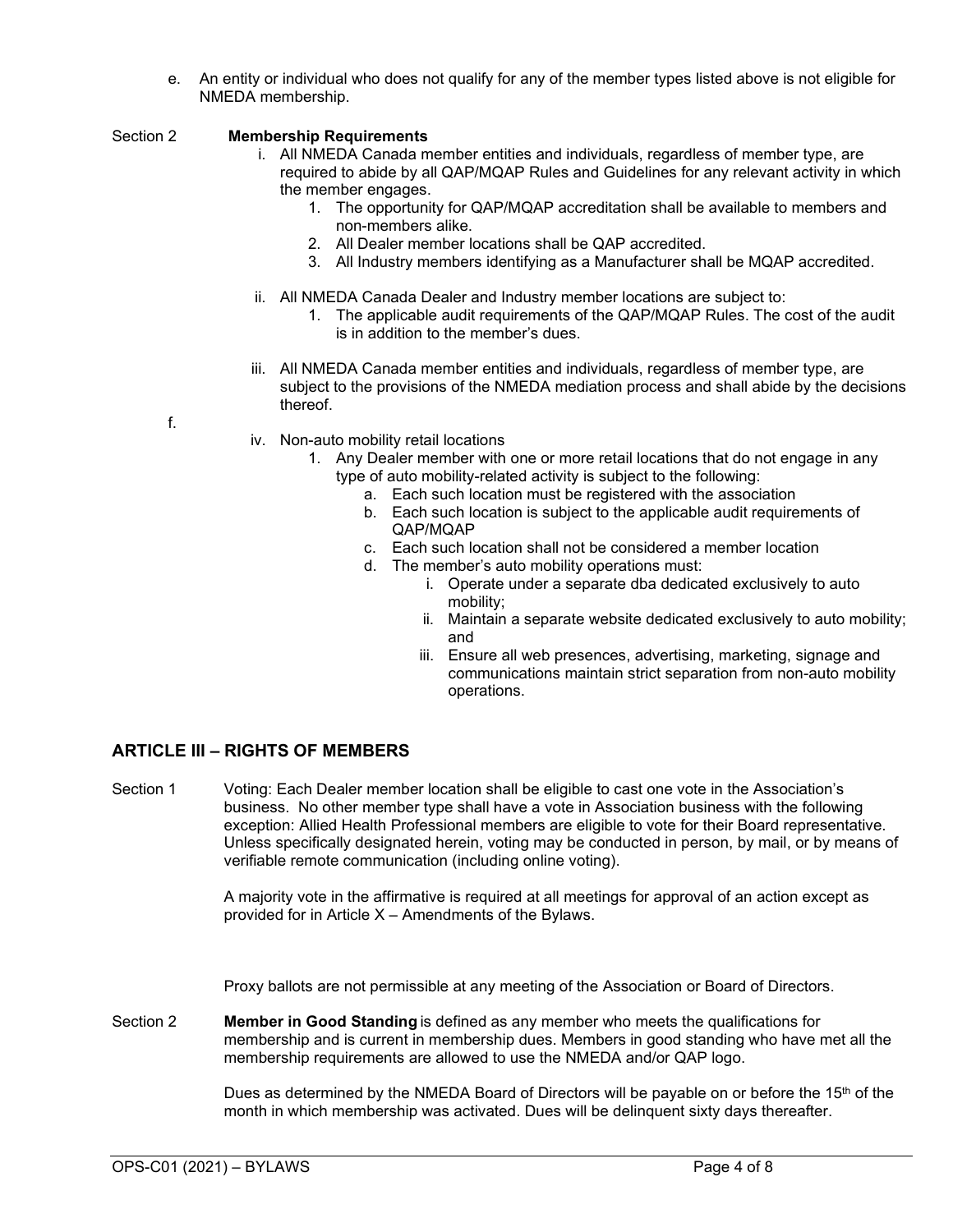#### <span id="page-5-0"></span>Section 3 **Membership Termination:** Any member of NMEDA will terminate membership by the following actions:

- a. Failure to pay dues. Membership dues are for a twelve-month period and must be paid on a timely basis. Dues not paid after sixty days from member renewal date will constitute automatic termination. Termination may be revoked when full payment of dues and a reinstatement fee is paid in full**.**
- b. Non-compliance with NMEDA Guidelines, and/or QAP/MQAP Rules and/or Bylaws and/or Code of Ethics (Investigated and verified by the Mediation Committee with a recommendation made to the Board of Directors for resolution or termination of membership). There will be a waiting period of one year to reapply for membership in NMEDA if membership is terminated. All rights, privileges, and benefits will be suspended, including the use of the NMEDA logo.

Any membership terminated by the Board of Directors, for having three unsatisfied complaints, will have to wait one year to reapply for membership to NMEDA and NMEDA Canada. The NMEDA Board of Directors will have to revote to accept the member back into NMEDA. If the same membership that was terminated for unsatisfied complaints reinstates as a member with NMEDA and again receives three unsatisfied complaints, their membership will be terminated, and they will not be allowed to join NMEDA again. The terminated membership will remain with the company President or Owner of the d/b/a, regardless of company name.

<span id="page-5-1"></span>Section 4 **Membership Resignation**: Any member may resign by notifying NMEDA. Upon leaving, former NMEDA members may not claim NMEDA status or affiliation. All fees are non-refundable. The use of the NMEDA logo must be discontinued immediately upon membership termination for any reason.

#### <span id="page-5-2"></span>**ARTICLE IV – QUALIFICATIONS: BOARD OF DIRECTORS and EXECUTIVE BOARD**

- Section 1 All NMEDA Canada members are eligible to hold board positions. Only two Non- Dealer members are eligible to hold officer positions of President, Vice President, Secretary and treasurer. All members of the Board of Directors shall be members in good standing of the Association. All directors shall be at least twenty-one years of age. No more than two representatives from any company or corporate family may serve on the Board of Directors at one time. No more than one representative from any company or corporate family may serve as an Officer at one time.
- Section 2 Eligibility: A director must have been a member of NMEDA Canada for at least one year. The Association shall have the following directors: President, Vice-President, Secretary, Treasurer, two Directors-At-Large who may be from any NMEDA membership category. and a Professional/Associate, who will be from any non-dealer or non-manufacturer membership category. To serve as President, a member must have served as a board member in good standing for at least one year.

#### <span id="page-5-3"></span>**ARTICLE V – BOARD OF DIRECTORS**

- <span id="page-5-4"></span>Section 1 **Board role and size:** There shall be a Board of Directors consisting of a minimum of three members. The Board of Directors shall constitute the governing body of the Association. It shall be vested with full power and authority to put into effect the laws, resolutions and decisions of the Association. The Board has the authority to approve/ratify appointments made by the President for offices, which may be vacant, for the remainder of the term of the office, and to exercise general supervision over the receipts and expenditures of the Association. The Board of Directors has the final approval of all committee recommendations and actions. No substantive changes may be made to the QAP/MQAP Rules or Guidelines without NMEDA Board approval.
- <span id="page-5-5"></span>Section 2 **Attendance:** The Board of Directors shall hold a minimum of one two face-to-face meeting and a minimum of nine teleconference meetings per year. Board members are required to be physically present for face-to-face meetings. Failure of any member of the Board of Directors to attend three meetings, without the prior approval of the President, will result in their position being deemed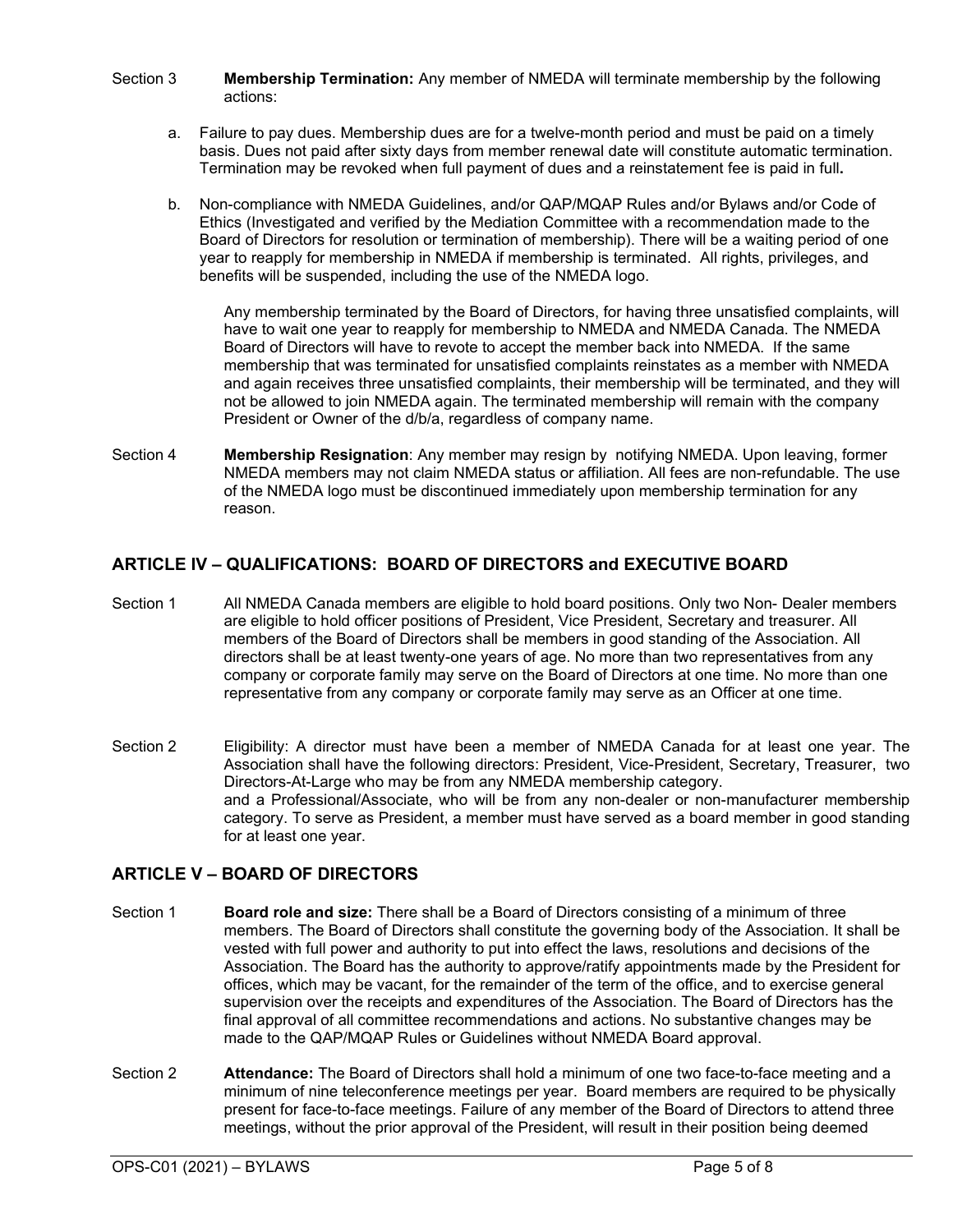vacant. The President shall appoint a temporary replacement to fill the vacant position for the remainder of the term and the Board of Directors shall ratify the appointee.

- <span id="page-6-0"></span>Section 3 **Quorum**: Two thirds of the sitting Board of Directors must be in attendance at the meeting to constitute a quorum for conducting NMEDA business.
- <span id="page-6-1"></span>Section 4 **Compensation:** No member of the Board of Directors shall receive any compensation for their services. Members of the Board of Directors may be reimbursed for any expenses incurred.
- <span id="page-6-2"></span>Section 5 **Election:** A majority vote of Dealer members in good standing will elect Board Members with the exception of the Professional/Associate position as provided herein. Voting for Board Members will be via US Mail and/or electronic means (other than telephone).

The following positions are elected in even numbered years: President and Treasurer and One Director-At-Large and Professional/Associate.

The Vice-President, Secretary and One Director-At-Large are elected in odd numbered years.

#### <span id="page-6-3"></span>Section 6

- Section 7 Removal: Reasons for removal from the Board of Directors may include but are not limited to the following:
	- a. Failure to perform board member duties.
	- b. Change in organization structure of business that would preclude discharge of proper representation of the electing body.
	- c. Attendance, illness or death.
	- d. Conflict of interest.
	- e. Unethical conduct conduct injurious to the Association or its purpose.

#### <span id="page-6-4"></span>**ARTICLE VI – BOARD MEMBER POSITIONS**

- Section 1 The Association shall have the following board member positions:
- <span id="page-6-5"></span>Section 2 **President:** The President is the principal volunteer executive officer of the Association and in general, supervises the business and affairs of the Association under the direction of the Board of Directors in conjunction with the CEO. The President may call special meetings of the Board of Directors as needed. The President has the responsibility for providing effective leadership and for coordinating policy-making functions and the activities of the Association. The President is responsible for seeing that all Association objectives are carried out from initial planning to completion.

In the absence of the President or in the event of an inability to act, the Vice President shall perform the duties of the President. In the absence of the Vice President, the Treasurer then the Secretary shall perform the duties of the President. When so acting, any officer shall have all the powers of and be subject to all the restrictions upon the President.

- <span id="page-6-6"></span>Section 3 **Vice President:** The Vice President shall serve as an officer of the Board of Directors. The Vice President shall perform other duties as may be assigned by the President or by the Board of Directors.
- <span id="page-6-7"></span>Section 4 **Secretary:** The Secretary is a member of the Board of Directors and Executive Board. The Secretary shall be responsible for all administrative logistics of the Association, record minutes of membership meetings, and ensure that accurate records are maintained at the appropriate location(s) and such other duties as are prescribed by the Board of Directors or the President.. Once elected the Secretary shall hold office for one two-year term. and can be elected to one successive term.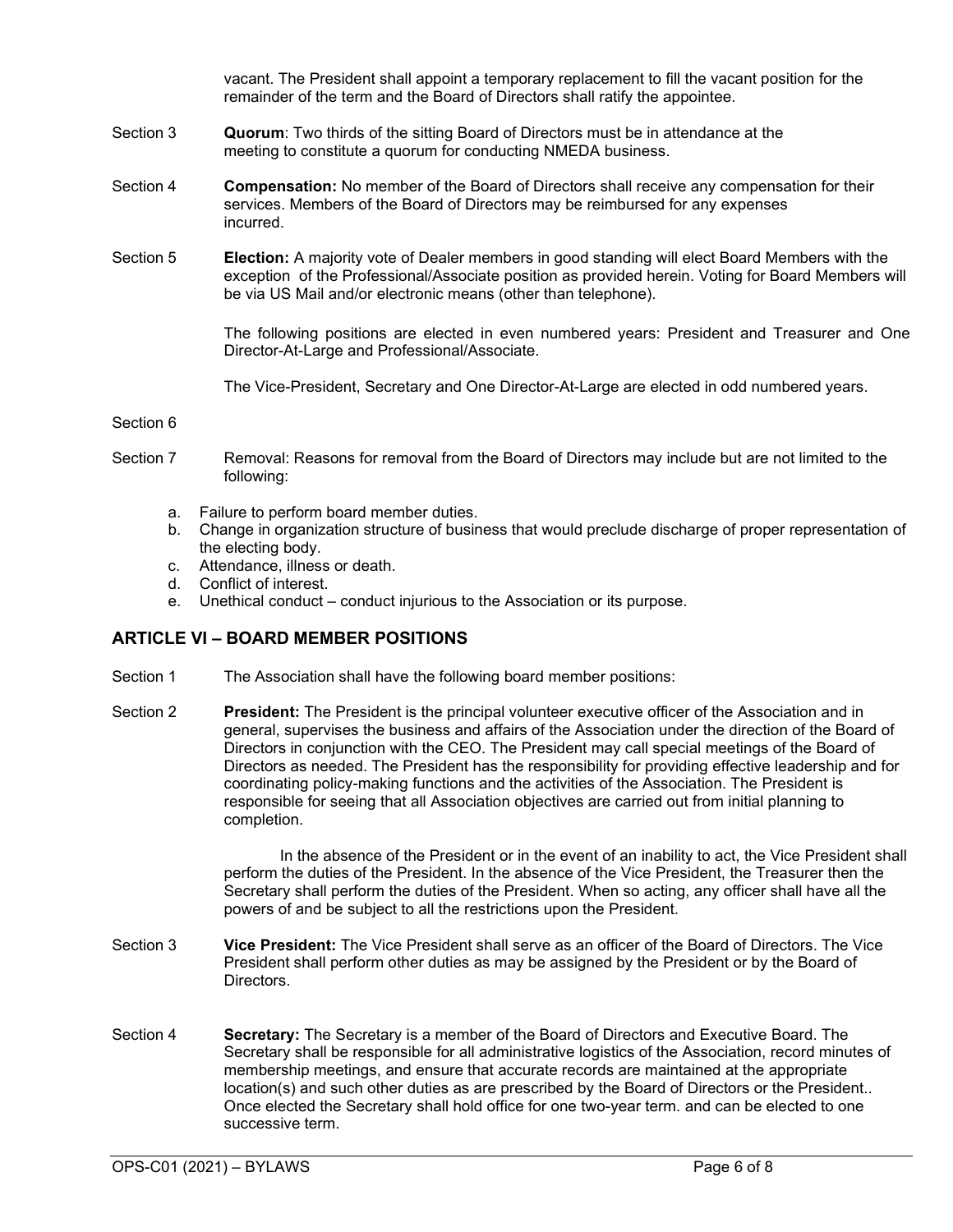<span id="page-7-0"></span>Section 5 **Treasurer:** The Treasurer is a member of the Board of Directors and Executive Board. The Treasurer is responsible for overseeing all funds and securities of the Association. He/she makes periodic reports to the Board of Directors and is responsible for any audit of the Association.

Once elected the Treasurer shall hold office for one two-year term.

- <span id="page-7-1"></span>Section 6 **At-Large Directors :** Two dealer board positions will be considered "At-Large Directors " with full voting privileges and will assist with all Association functions and meetings and represent all members. Election of one At-large Representatives will occur in opposite years.
- Section 7 Section 8

.

<span id="page-7-2"></span>Section 8 **Professional/Associate Director :** The **Professional/Associate Director** is a member of the board of Directors and is elected by the **Professional/Associate (TBD)** members. Once elected this Representative shall hold office for one two-year term.

#### <span id="page-7-3"></span>**ARTICLE VII – COMMITTEES**

Section 1 NMEDA Canada will have no standing committees.

#### Section 2 **AD HOC COMMITTEES:**

Ad Hoc Committees are to be appointed by the President as the need arises to carry out a specific task. All ad hoc committees will automatically cease to exist upon completion of their specified task(s) and the presentation of the final report of the committee to the President.

Section 3 The Canadian President is expected to serve on at least one NMEDA committee.

#### <span id="page-7-4"></span>**ARTICLE VIII – MEETINGS – QUORUM**

There must be a quorum at all meetings in order to conduct business legally . A majority vote in the affirmative is required at all meetings for approval of an action, except as provided for in Article X – Amendments of the Bylaws.

**At the Annual Conference** – If association business is conducted at the Annual Conference, a quorum shall be a minimum of 50% plus one (1) of the number of eligible voting delegates registered at the conference.

**At Committee Meetings** – Two-thirds of the committee members must attend to make a quorum.

#### <span id="page-7-5"></span>Section 1 **Annual Conference**

At the Annual Conference of the Association, there will be the installation of the newly elected Board of Directors, and transaction of other business as needed.

A notice will be sent to the last recorded address of each member at least thirty days before the meeting. The notice will include time, place and business matters to be considered, if applicable.

#### <span id="page-7-7"></span><span id="page-7-6"></span>Section 2 **Special Meetings**

A Special Meeting of the Association may be called by the President or the Board of Directors or shall be called by the President upon the written request of at least 50% members of the Association. A notice will be sent to the last recorded address of each member of the association thirty days before the meeting. The notice will include time, place and business matters to be considered. Meeting via Zoom or other electronic audio/visual media will be acceptable.